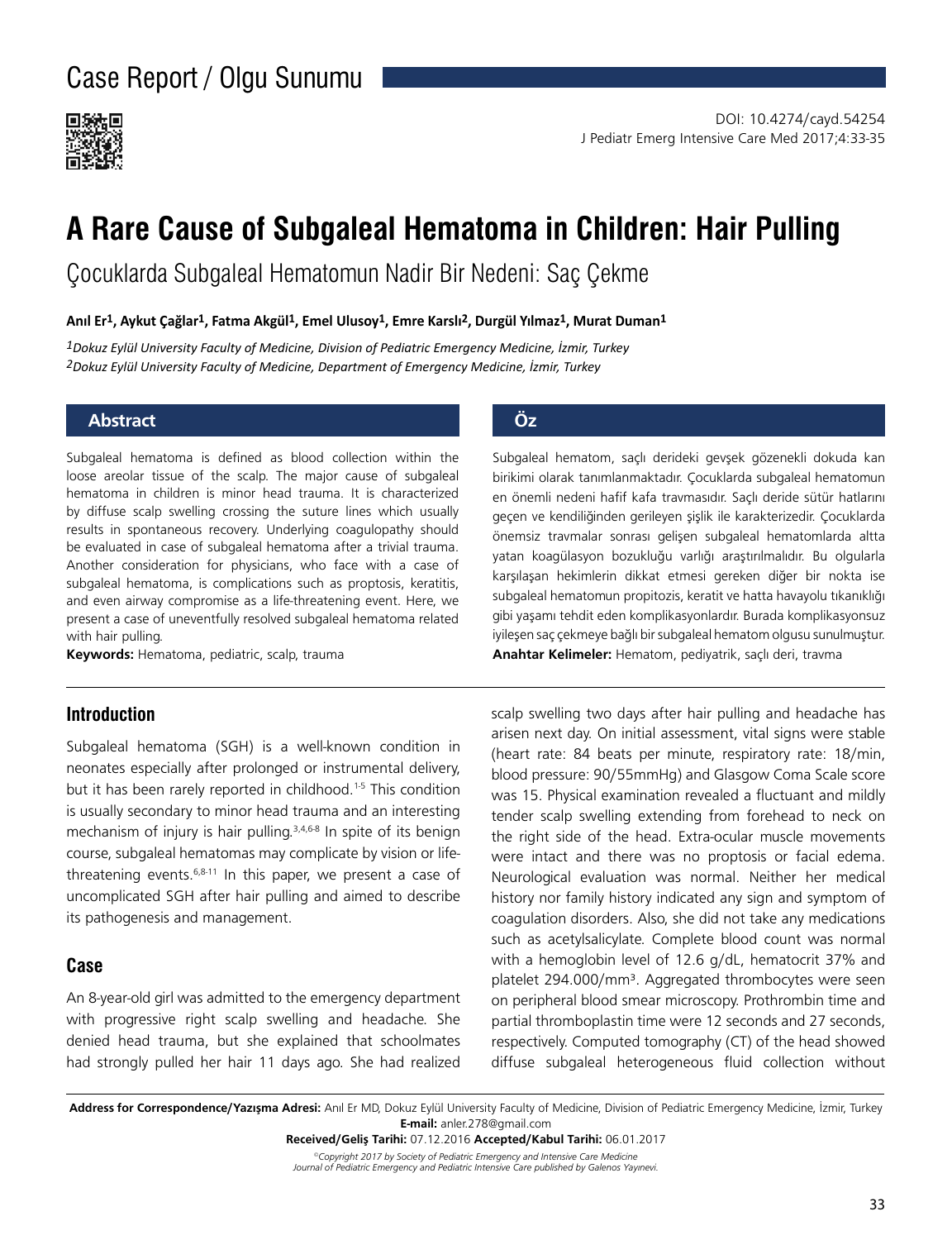skull fracture (Figure 1). She was discharged after 4 hours of observation and acetaminophen was prescribed for headache.

On daily visits, she complained of a constant headache despite analgesic treatment. Also, we observed an increase in the size of scalp swelling which expanded to superior orbital rims and left parietal region by crossing the suture lines. There was no proptosis or facial edema again. Further laboratory evaluations revealed that bleeding time (3 minutes and 10 seconds), factor VIII, factor XIII, von Willebrand Factor antigen and function were normal. The hemoglobin level was 12.4 g/dL without any significant decrease. Finally, SGH was resolved spontaneously after 3 weeks of follow-up.

# **Discussion**

Scalp hematoma is a collection of blood arising from injured vessels. It is defined according to location and knowledge about anatomical structure is also essential for the comprehension of pathogenesis and management. Scalp is an acronym for skin, connective tissue, aponeurosis, loose areolar tissue and periosteum.<sup>4,6</sup> SGH is located in loose areolar tissue, between galea aponeurotica and periosteum.<sup>4,5</sup> Loose areolar tissue includes a vast number of emissary veins that connects superficial scalp veins and subdural venous sinuses. Shearing or traction forces such as hair pulling lead to rupture of these veins and this space is wide enough to store large amounts of blood albeit limited with attachments of galea aponeurotica (orbital ridges, occipitofrontalis muscle and zygomatic arches).<sup>4,9,12</sup> At this stage, SGH manifests with a fluctuant scalp swelling crossing the suture lines and patients usually complaint of headache, emesis, drowsiness or amnesia.4,9,10,13 It can be clinically distinguished from cephalohematoma that occurs in the periosteum. In contrast to SGH, cephalohematoma can not cross the suture lines typically as the periosteum is attached there. Another confusing diagnosis is caput succedaneum especially in neonates. Caput succedaneum is not limited by suture lines like SGH, but it contains less amount of seroanguinous fluid as develops in the connective tissue of the scalp.<sup>4,6,14</sup> Although



**Figure 1.** Computed tomography scan revealed diffuse subgaleal heterogenous fluid collection

it is a clinical diagnosis, CT is useful for patients with suspicion of abuse or traumatic brain injury.<sup>7,15</sup> Besides this, SGH can be the first manifestation of underlying coagulopathy such as von Willebrand disease and factor XIII deficiency.<sup>3,6,13</sup> Therefore, physicians must be careful about history of easy bleeding or bruising and medications like salicylate. For the laboratory evaluation, Raffini and Tsarouhas<sup>3</sup> suggested that complete blood count, prothrombin time and partial thromboplastin time are sufficient. However, we performed detailed laboratory tests considering increasing size of hematoma and ongoing complaints. During the course of the condition, SGH usually resolves spontaneously. But the blood in loose areolar tissue can pass beyond anatomic barriers of attachments and spread to orbita, face and neck with pressure and lead to proptosis, ophthalmoplegia, corneal ulceration, vision loss, facial edema or airway compromise. Treatment with aspiration and compressive bandage or surgical drainage has been reported in complicated hematoma. $3,4,6,9,12$  On the other hand, some authors suggested that invasive treatment is required only for extended or infected hematoma, hemodynamic instability, dural sinus injury or uncertain diagnosis of SGH suspicion of differential diagnosis on account of the fact that invasive procedures increase the infection risk.<sup>3,7</sup> Thus, we preferred a conservative approach and the patient recovered uneventfully.

In conclusion trivial trauma such as hair pulling can rarely lead to SGH in children and these patients should be evaluated for underlying coagulopathy. Spontaneous resolution is usually observed, but assessment of sight or life-threatening complications is essential in close follow-up.

### **Ethics**

Informed Consent: The confirmation form was filled in by the families of all patients.

Peer-review: Internally peer-reviewed.

### **Authorship Contributions**

Surgical and Medical Practices: A.E., E.K., Concept: A.E., E.U., Design: A.E., F.A., Data Collection or Processing: A.E., D.Y., Analysis or Interpretation: A.E., M.D., Literature Search: A.E., A.Ç., M.D., Writing: A.E.

Conflict of Interest: No conflict of interest was declared by the authors.

Financial Disclosure: The authors declared that this study received no financial support.

# **References**

- 1. Kichari JR, Gielkens H. Massive traumatic subgaleal haematoma. Emerg Med J. 2013;30:344.
- 2. Meyer S, Gortner L, Abdul-Khaliq H, Papanagiotou P. Subgaleal hematoma. Indian J Pediatr. 2014;81:321.